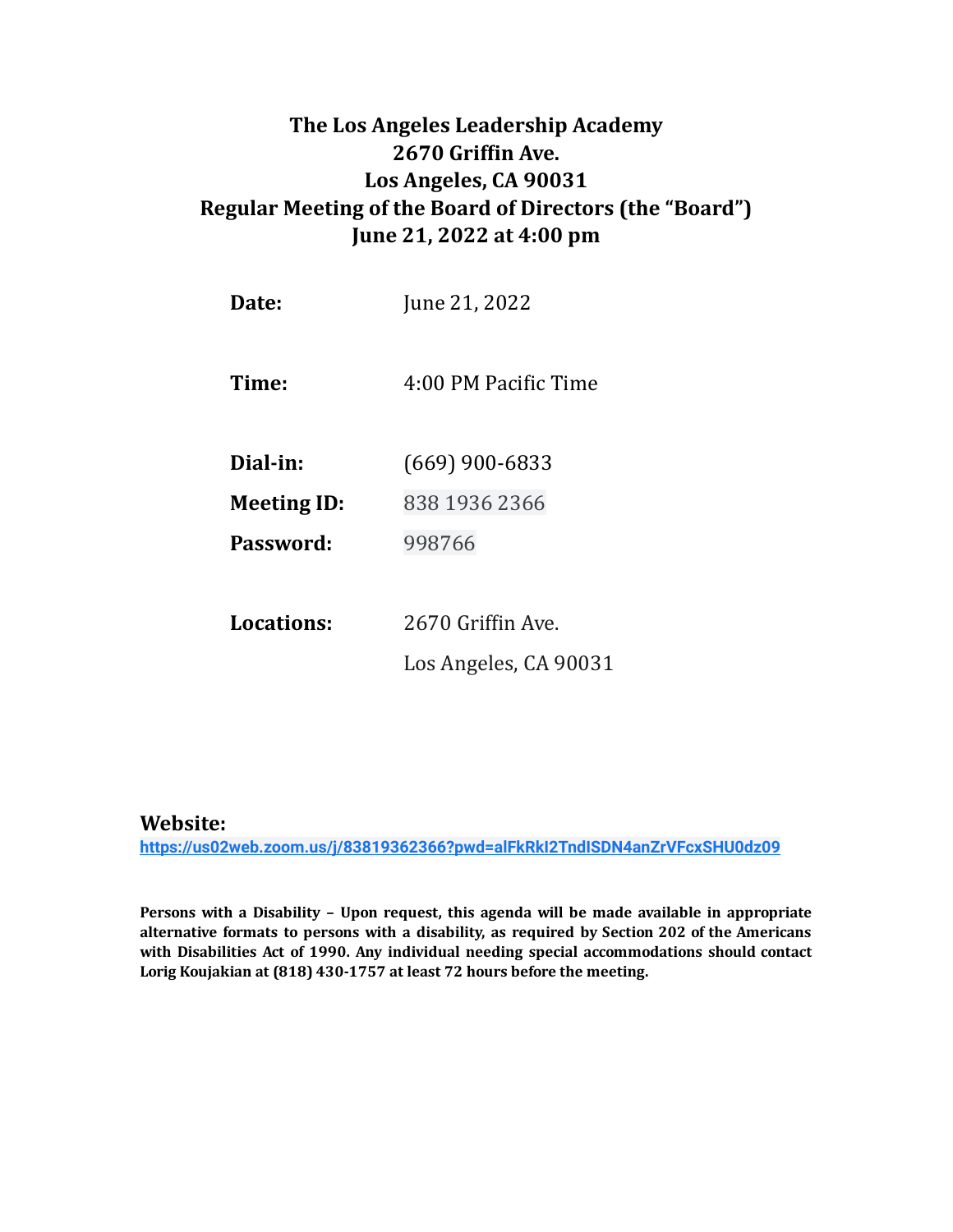#### **I. Public Session:**

- A. Roll Call and Determination of Quorum (David Nickoll)
- B. Call to Order (David Nickoll)

## **II. Communications and Minutes**

- **A. Open Communications:** Members of the public may address the Board by indicating on comment cards made available at the meeting whether they intend to address either (i) a specific agenda item, which comments would be heard at the time the Board addresses such item, or (ii) a non-agenda item, which comments would be heard during the period reserved for open communications. Addresses by members of the public will be limited to **two** minutes. The Board is not able to take action on non-agenda items but may direct these items to staff for response at a later time or calendar items for a future agenda.
- **B. Minutes:** Motion to Approve Minutes from the June 9, 2022 Board Meeting (David Nickoll)
- **C. Presentation**: Employee Beneits Renewal

## **III. New Business**

- A. Motion to approve Employment Agreements:
	- 1. Chief Operations Oficer
	- 2. Director of Finance
	- 3. Primary School Principal
	- 4. Assistant High School Principal
	- 5. Athletic Director